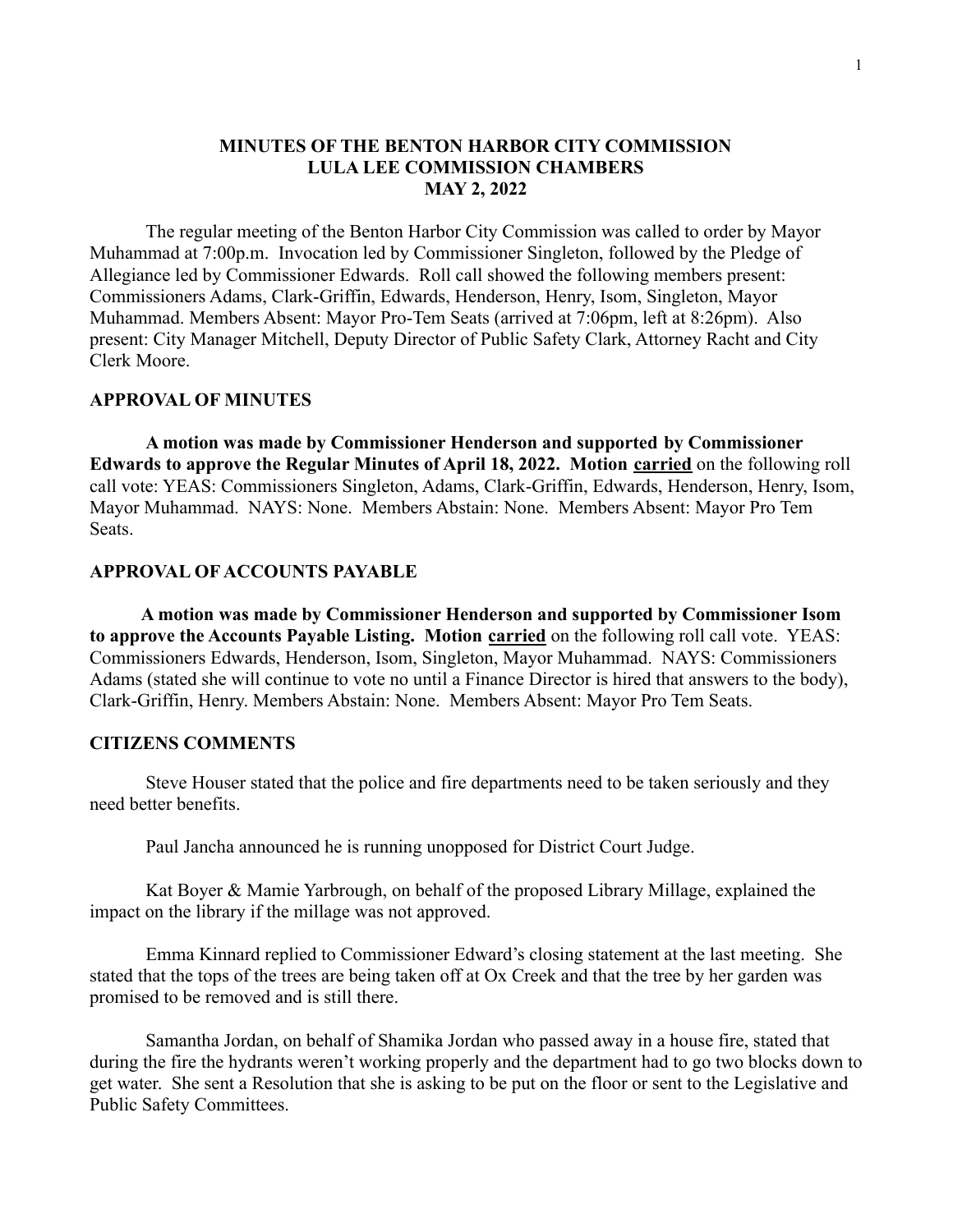Elnora Gavin stated it was sad as a resident to have to ask city reps to ask for something that should have been done. She stated the residents don't know if their hydrants are working and requests the resolution on behalf of Shamika Jordan be put on the floor, or sent to the Legislative and Public Safety Committees because the residents deserve to know if their hydrants work.

# **CONSENT CALENDAR**

Commissioner Adams requested to separate RESOLUTION TO AUTHORIZE CITY MANAGER TO EXECUTE AN EXTENSION OF PLANTE MORAN'S AGREEMENT from the Consent Calendar for discussion.

Mayor Pro Tem Seats requested to separate APPROVAL OF LAWN MAINTENANCE CONTRACTS FOR THE 2022 CUTTING SEASON from the Consent Calendar for discussion.

Commissioner Henry requested to separate APPROVAL OF GREENSTONE WELLNESS' APPLICATION FOR ONE ADULT-USE RETAIL PERMT from the Consent Calendar for discussion.

Commissioner Adams asked if this would be a good time to honor the resident's request to add the Resolution presented. Mayor Pro-Tem Seats stated that the request was heard and will be sent to committees to be vetted. Mayor Muhammad explained that the component was two-fold and would be sent to Legislative and Public Safety Committees for vetting.

## **The following Consent Calendar items were moved by Commissioner Henderson and supported by Commissioner Edwards. Motion carried** on a unanimous vote.

#### APPROVAL OF BID REQUEST FOR DESIGN OF CITY WEBSITE

APPROVAL OF TETRA HORTICULTURAL COMPANY, LLC'S APPLICATION FOR ONE MEDICAL CLASS C GROW FACILITY PERMIT

RESOLUTION TO PLACE BENTON HARBOR PUBLIC LIBRARY MILLAGE RENEWAL PROPOSAL BEFORE QUALIFIED ELECTORS OF THE CITY FOR THE AUGUST 2, 2022 **ELECTION** 

## **SEPARATED ITEMS**

# **Motion was made by Commissioner Adams and supported by Commissioner Singleton to approve the RESOLUTION TO AUTHORIZE CITY MANAGER TO EXECUTE AN EXTENSION OF PLANTE MORAN'S AGREEMENT.**

During Discussion, Commissioner Adams stated that after reading the resolution it's unacceptable to pay almost \$300,000 a year for services when a Finance Director is needed to answer to the body. Commission Clark-Griffin asked for clarity because the contract expired June 20, 2021 and now an extension is being asked for and we will be paying for them and a Finance Director for 6 month and they charge \$120 per hour, which will increase July 1 and they charge if the payment is late. Doesn't believe a Finance Director will need 6 months training.

Commissioner Isom clarified that the contract could end at any time with written notice and the Personnel & Finance Committee is currently in the process of interviewing for a Finance Director.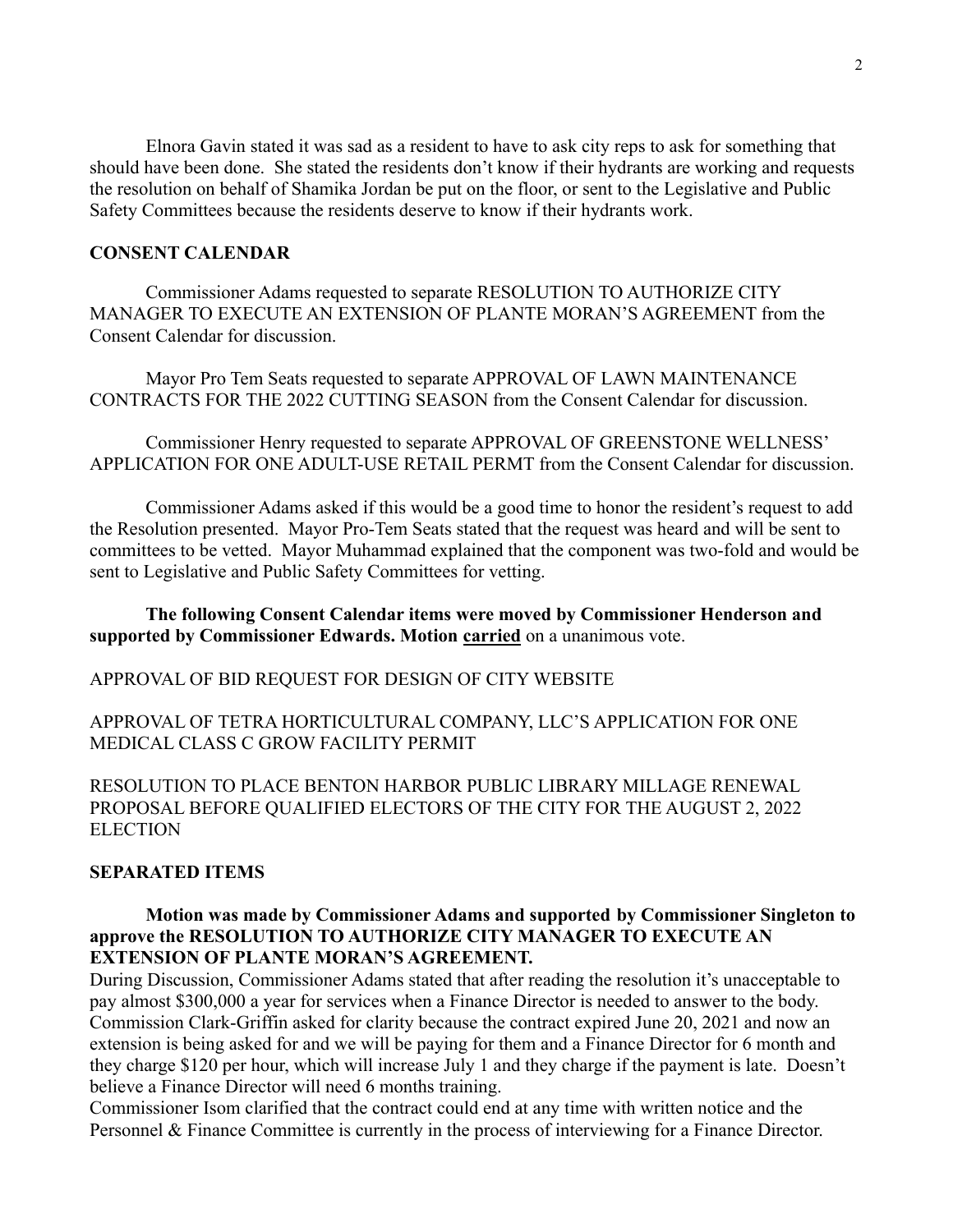Commissioner Henderson asked how many applied and were qualified. Isom stated 2 out of the 12 were qualified.

Mayor Pro Tem Seats stated every other contract hired usually shows up to the meetings. He askes if the contract is extended that they show up to the meetings. The position is by Charter so maybe do a better job of recruiting or up the pay scale and pay rate to that of every other Finance Director in the Region.

Manager Mitchell stated there is a Finance Director that comes to the work sessions at 6:30, prior to the Commission meeting. And he has asked that questions be written down to be answered.

Clark-Griffin stated there is no Finance Director, there is a person a acting as a Finance Director through Plante Moran and on July 1 they will get another increase.

Mayor Muhammad stated that previous to the Emergency Manager Jackie Bell was the Finance Director, when the Emergency Financial Manager took over, he was the Finance Director and Plante Moran was brought in to help with the audit. He stated there have been challenges with the finances and Plante Moran has produced a clean audit, balanced the books and submitted the budget. Someone qualified, preferably a CPA with government experience should be hired.

Adams stated she is tired of the process being stalled, there have been qualified people apply with city management holding up the process.

Isom clarified that the process of interviewing is taking place.

Commissioner Henry stated she doesn't understand why the need for an extension if the process of interviewing is underway.

Mayor stated the current agreement has expired, there is no obligation on either side and it's a process to hire a Finance Director, someone needs to be qualified.

Commissioner Henderson asked for clarification if the Manager is the executor. Mayor responded that the city manager signs on the line of the Finance Director as the Personnel Director of the City. With no further discussion, **Motion carried** on the following roll call vote: YAYS: Commissioners Edwards, Henderson, Isom, Singelton, Mayor Pro Tem Seats, Mayor Muhammad. NAYS: Commissioners Henry, Adams, Clark-Griffin. Abstain: None. Absent: None

# **Motion was made by Commissioner Adams and supported by Commissioner Henderson for APPROVAL OF LAWN MAINTENANCE CONTRACTS FOR THE 2022 CUTTING SEASON.**

During discussion, Mayor Pro Tem Seats stated that pictures of the abatements have been asked for and the Cemetery is not part of the contract, it's costing more than any other property to be cut. Manager Mitchell stated the cemetery is a prized property and he wants one company doing the job,

with only one company being held responsible.

Mayor Muhammad stated that there still has to be a bid for that parcel so there is a fair bidding process.

Mitchell stated the city has been using certain contracts and one contractor has proven able to perform acceptable work.

Mayor stated if the cemetery is separate, it must be put out to bid.

Mitchell stated a contractor was chosen based on past performance.

Attorney Racht said that if the city has a contractor that they are satisfied with then there is no requirement that there be a bid for a separate job. There should be clarification that this bid does not include the cemetery. If the city is happy with the current contractor, then they don't have to go out for bid annually. He would have to look at the previous contract to see if it calls for an extension. Mayor asked Mitchell to send out for bids for the cemetery exclusively.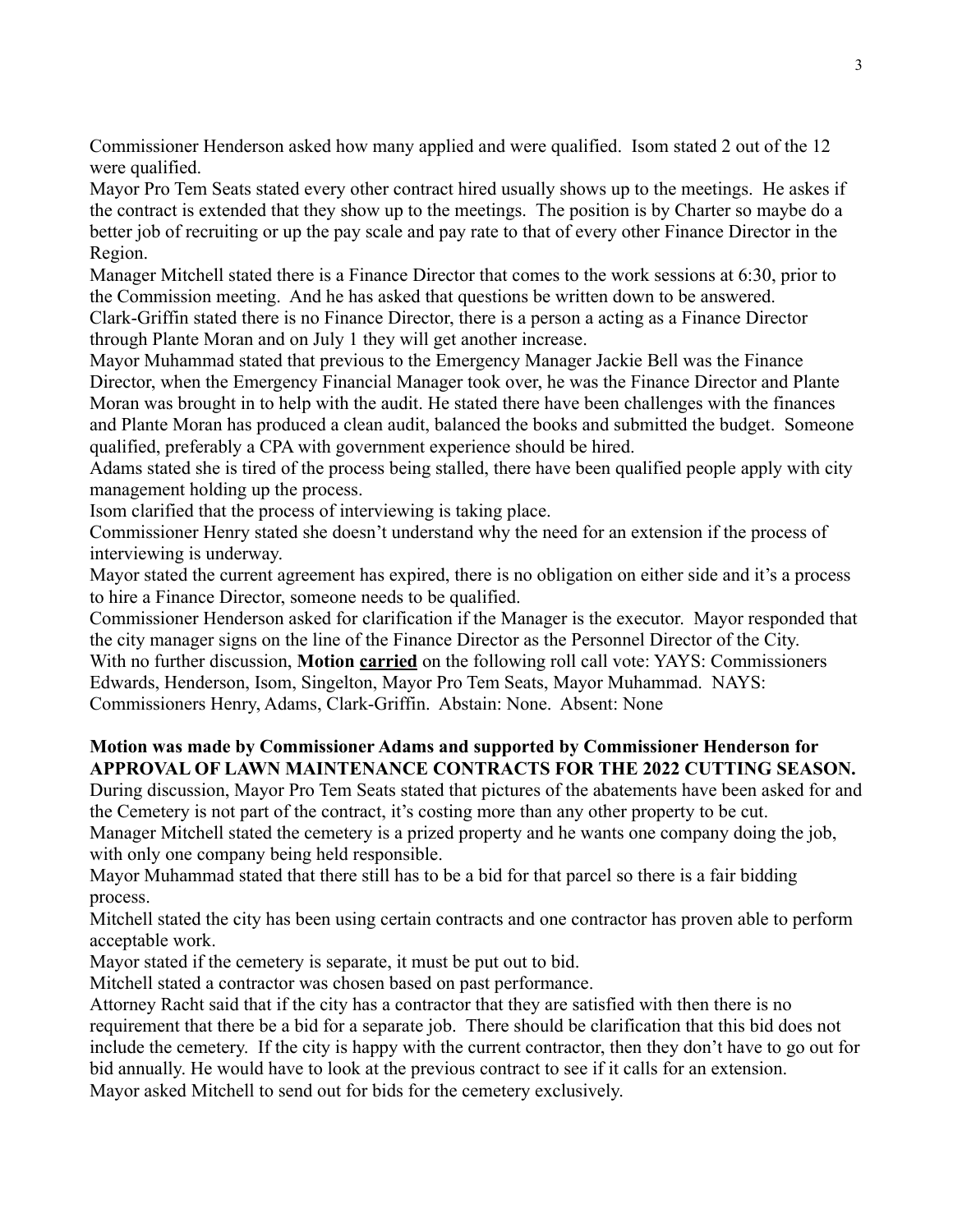With no further discussion, **Motion carried** on the following roll call vote: YAYS: Commissioners Henderson, Isom, Singleton, Mayor Pro Tem Seats, Commissioners Adams, Edwards, Mayor Muhammad. NAYS: Commissioners Henry, Clark-Griffin. Members Abstain: None. Members Absent: None.

# **Motion was made by Commissioner Henry and supported by Commissioner Adams for APPROVAL OF GREENSTONE WELLNESS'APPLICATION FOR ONE ADULT-USE RETAIL PERMIT**

During discussion, Commissioner Henry stated she has nothing against the application except there was no allowance of social equity to have an adult use license.

Commissioner Adams stated that the city has been lucky to have gotten this far and the industry is bringing in a lot of money.

With no further discussion, **Motion carried** on a unanimous vote.

# **COMMUNICATIONS**

Director McGinnis reminded everyone about Chat with Chief on Facebook every Monday at 9am and that there are a lot of events happening this summer.

Manager Mitchell gave a reminder that Days of Impact will happen on May  $12<sup>th</sup>$  at Union Park and that he provided information for resource and opportunity fair also happening on May 12<sup>th</sup>. Other events include the Senior PGA Memorial Day week and Blossomtime Parade coming up May 14<sup>th</sup>.

## **COMMISSION COMMENTS**

Commissioner Clark Griffin thanked the residents for continuing to speak up, encourages them to stand up and watch the process and watch the money.

Commissioner Henry apologized to the family that didn't get a chance to speak. She's glad to have Benton Harbor people standing up and being aware of what is going on. Urges residents to make the city provide the services for you. Said to give time and the chambers will be wired up.

Commissioner Edwards reminded everyone to say something positive about Benton Harbor. He said he is glad to have woken up this morning and he can look at all the wonderful people he is working with.

Commissioner Henderson thanked those that came out to voice their concerns, the input is appreciated.

Commissioner Adams stated to follow the money, pay close attention. She knows her mission is to improve the quality of life for the residents of Benton Harbor and we all need to try to live together amongst each other. She prays to find a peaceful common ground of life.

Commissioner Isom urged everyone to support the Benton Harbor Public Library (Mamie Yarbrough Library) on August 2. He congratulated all the lawn care businesses that will beautify the city. He stated he saw the birdie scooters out and stated the city is growing and changing and we got to change with it. He stated there will be a Finance Director and to Expect Great Things.

Commissioner Singleton stated the lead line replacement project will probably get done quicker than 18 months. He witnessed a contractor making the sidewalk handicap accessibly and hasn't heard a lot of complaints during the work. He said it's the season for clean up and code enforcement is out, so if you get a violation to make a phone call and make arrangement, the department wants compliance and to avoid hardships for the residents.